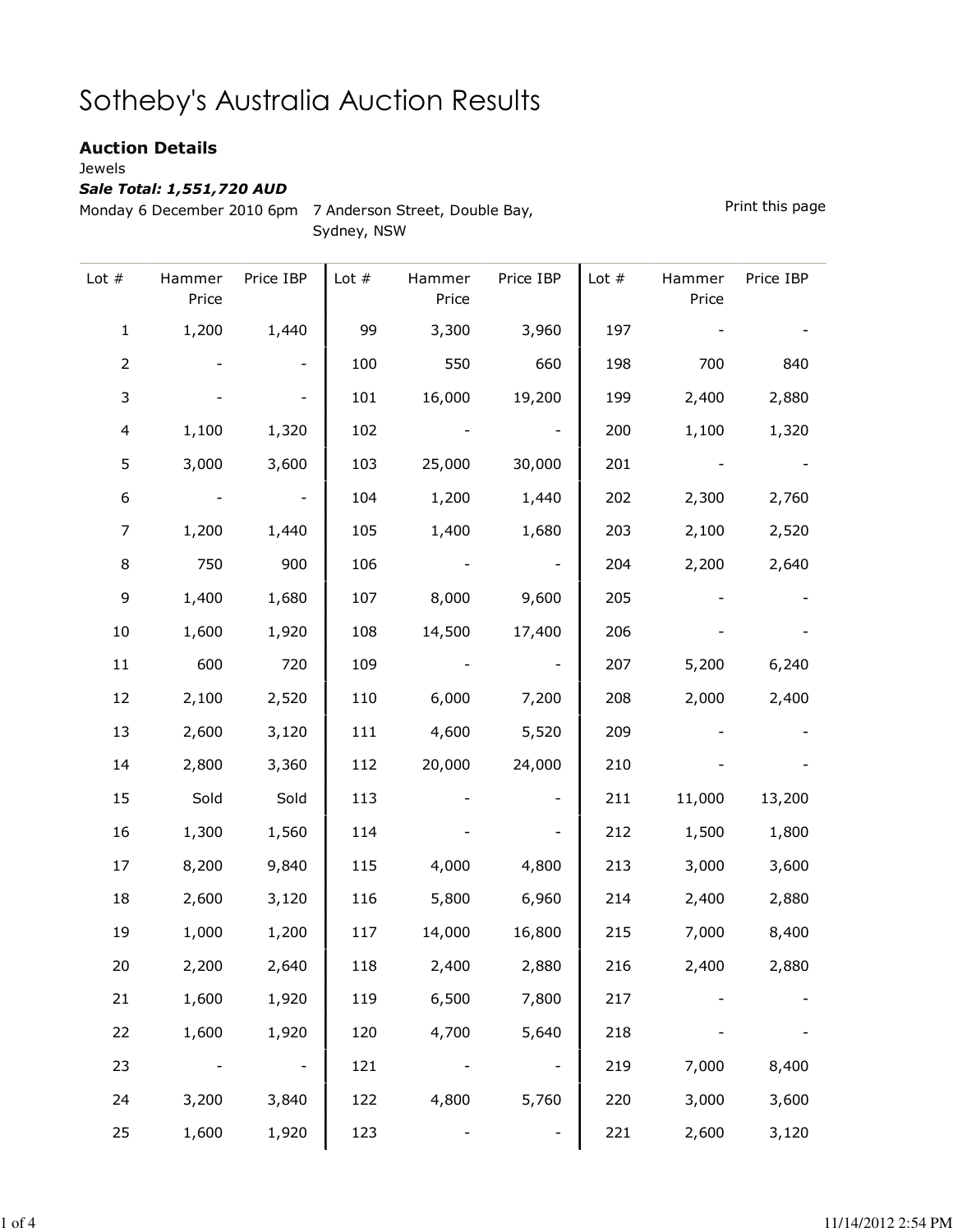| 26 | 2,800 | 3,360 | 124 | 1,300  | 1,560   | 222 |        |        |
|----|-------|-------|-----|--------|---------|-----|--------|--------|
| 27 | 2,000 | 2,400 | 125 | 6,800  | 8,160   | 223 | 2,800  | 3,360  |
| 28 | 5,200 | 6,240 | 126 | 2,200  | 2,640   | 224 | 3,200  | 3,840  |
| 29 | 7,000 | 8,400 | 127 | 5,500  | 6,600   | 225 | 1,400  | 1,680  |
| 30 | 3,200 | 3,840 | 128 |        |         | 226 | 5,400  | 6,480  |
| 31 | 3,700 | 4,440 | 129 | 4,200  | 5,040   | 227 |        |        |
| 32 | 1,400 | 1,680 | 130 |        |         | 228 |        |        |
| 33 | 3,700 | 4,440 | 131 | 3,400  | 4,080   | 229 | 850    | 1,020  |
| 34 | 3,900 | 4,680 | 132 | 1,900  | 2,280   | 230 | 2,000  | 2,400  |
| 35 | 1,800 | 2,160 | 133 |        |         | 231 |        |        |
| 36 | 1,500 | 1,800 | 134 | 2,600  | 3,120   | 232 |        |        |
| 37 | 1,350 | 1,620 | 135 | 2,100  | 2,520   | 233 | 3,500  | 4,200  |
| 38 | 4,200 | 5,040 | 136 | 4,600  | 5,520   | 234 |        |        |
| 39 | 1,100 | 1,320 | 137 |        |         | 235 | 3,900  | 4,680  |
| 40 | 2,200 | 2,640 | 138 | 50,000 | 60,000  | 236 | 3,600  | 4,320  |
| 41 | 850   | 1,020 | 139 | 1,000  | 1,200   | 237 | 2,900  | 3,480  |
| 42 | 1,600 | 1,920 | 140 |        |         | 238 |        |        |
| 43 | 500   | 600   | 141 | 8,000  | 9,600   | 239 | 8,500  | 10,200 |
| 44 | 750   | 900   | 142 | 600    | 720     | 240 | 1,000  | 1,200  |
| 45 | 3,600 | 4,320 | 143 | 18,500 | 22,200  | 241 | 4,400  | 5,280  |
| 46 | 950   | 1,140 | 144 | 2,700  | 3,240   | 242 | 13,000 | 15,600 |
| 47 | 2,600 | 3,120 | 145 |        |         | 243 | 5,800  | 6,960  |
| 48 | 650   | 780   | 146 | 29,000 | 34,800  | 244 | 5,800  | 6,960  |
| 49 | Sold  | Sold  | 147 | 1,500  | 1,800   | 245 | 2,700  | 3,240  |
| 50 | 3,200 | 3,840 | 148 | 1,600  | 1,920   | 246 | 5,300  | 6,360  |
| 51 | 1,200 | 1,440 | 149 | 3,800  | 4,560   | 247 |        |        |
| 52 | 1,700 | 2,040 | 150 |        |         | 248 |        |        |
| 53 | 2,000 | 2,400 | 151 | 1,500  | 1,800   | 249 | 3,100  | 3,720  |
| 54 | 3,600 | 4,320 | 152 |        |         | 250 | 1,300  | 1,560  |
| 55 | 600   | 720   | 153 | 29,000 | 34,800  | 251 |        |        |
| 56 | 4,000 | 4,800 | 154 |        |         | 252 |        |        |
| 57 | 700   | 840   | 155 | 90,000 | 108,000 | 253 | 1,500  | 1,800  |
| 58 | 3,000 | 3,600 | 156 |        |         | 254 | 1,300  | 1,560  |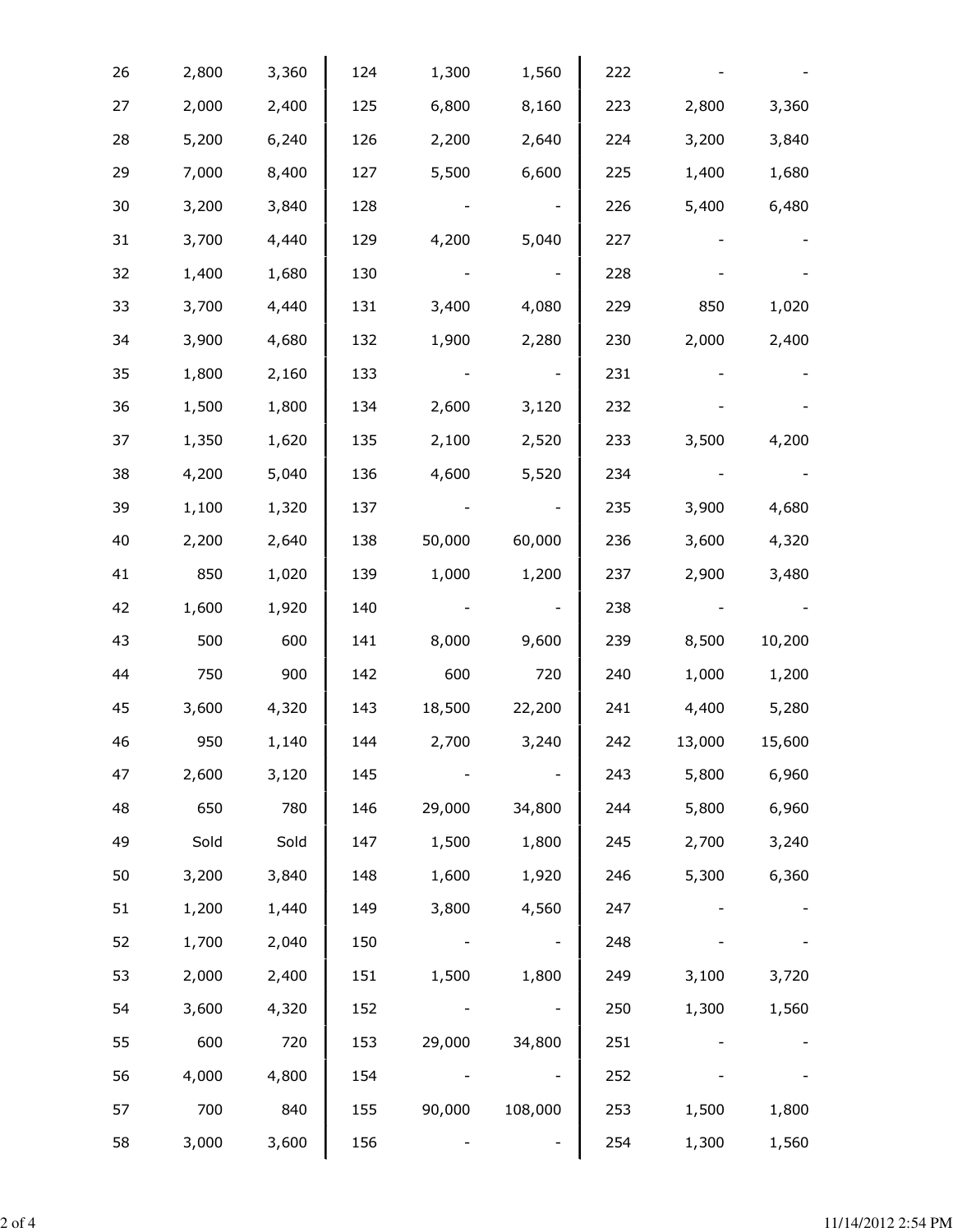| 59     | 5,500  | 6,600  | 157 |        |         | 255 | 500    | 600    |
|--------|--------|--------|-----|--------|---------|-----|--------|--------|
| 60     | 11,000 | 13,200 | 158 | 87,000 | 104,400 | 256 | 600    | 720    |
| 61     | 6,000  | 7,200  | 159 |        |         | 257 | 17,200 | 20,640 |
| 62     | Sold   | Sold   | 160 | 50,000 | 60,000  | 258 |        |        |
| 63     | 3,600  | 4,320  | 161 | 1,600  | 1,920   | 259 | 2,000  | 2,400  |
| 64     | 2,000  | 2,400  | 162 | 5,600  | 6,720   | 260 | 1,100  | 1,320  |
| 65     | 650    | 780    | 163 | 10,000 | 12,000  | 261 | 4,800  | 5,760  |
| 66     | 1,400  | 1,680  | 164 |        |         | 262 | 2,400  | 2,880  |
| 67     | Sold   | Sold   | 165 | 1,500  | 1,800   | 263 | 2,300  | 2,760  |
| 68     | 3,400  | 4,080  | 166 | 700    | 840     | 264 | 2,800  | 3,360  |
| 69     |        |        | 167 | 13,000 | 15,600  | 265 | 2,100  | 2,520  |
| 70     | Sold   | Sold   | 168 | 9,500  | 11,400  | 266 | 3,000  | 3,600  |
| 71     | 3,200  | 3,840  | 169 | 18,000 | 21,600  | 267 |        |        |
| 72     | 1,600  | 1,920  | 170 | Sold   | Sold    | 268 | 3,300  | 3,960  |
| 73     | 2,700  | 3,240  | 171 | 4,000  | 4,800   | 269 | 4,700  | 5,640  |
| 74     | 8,500  | 10,200 | 172 | 12,000 | 14,400  | 270 | 2,100  | 2,520  |
| 75     | 6,600  | 7,920  | 173 | 1,800  | 2,160   | 271 | 1,900  | 2,280  |
| 76     | 5,700  | 6,840  | 174 | 5,000  | 6,000   | 272 | 1,750  | 2,100  |
| $77\,$ | 4,000  | 4,800  | 175 | 3,600  | 4,320   | 273 | 1,900  | 2,280  |
| 78     | 1,500  | 1,800  | 176 | 5,200  | 6,240   | 274 | 1,600  | 1,920  |
| 79     | 4,000  | 4,800  | 177 | 40,000 | 48,000  | 275 |        |        |
| 80     | 26,000 | 31,200 | 178 |        |         | 276 | 2,000  | 2,400  |
| 81     |        |        | 179 | 3,400  | 4,080   | 277 | 500    | 600    |
| 82     | 4,400  | 5,280  | 180 | 2,800  | 3,360   | 278 | 2,100  | 2,520  |
| 83     |        |        | 181 | 9,000  | 10,800  | 279 | Sold   | Sold   |
| 84     | 1,300  | 1,560  | 182 | 36,000 | 43,200  | 280 |        |        |
| 85     | 3,000  | 3,600  | 183 | 1,500  | 1,800   | 281 | 1,200  | 1,440  |
| 86     | 2,400  | 2,880  | 184 | 2,400  | 2,880   | 282 | 4,900  | 5,880  |
| 87     | 2,400  | 2,880  | 185 | 4,800  | 5,760   | 283 | 5,500  | 6,600  |
| 88     | 650    | 780    | 186 |        |         | 284 | 3,400  | 4,080  |
| 89     | 4,800  | 5,760  | 187 |        |         | 285 | 850    | 1,020  |
| 90     | 2,400  | 2,880  | 188 | 2,200  | 2,640   | 286 | 1,000  | 1,200  |
| 91     | 2,400  | 2,880  | 189 | 4,800  | 5,760   | 287 | 1,300  | 1,560  |